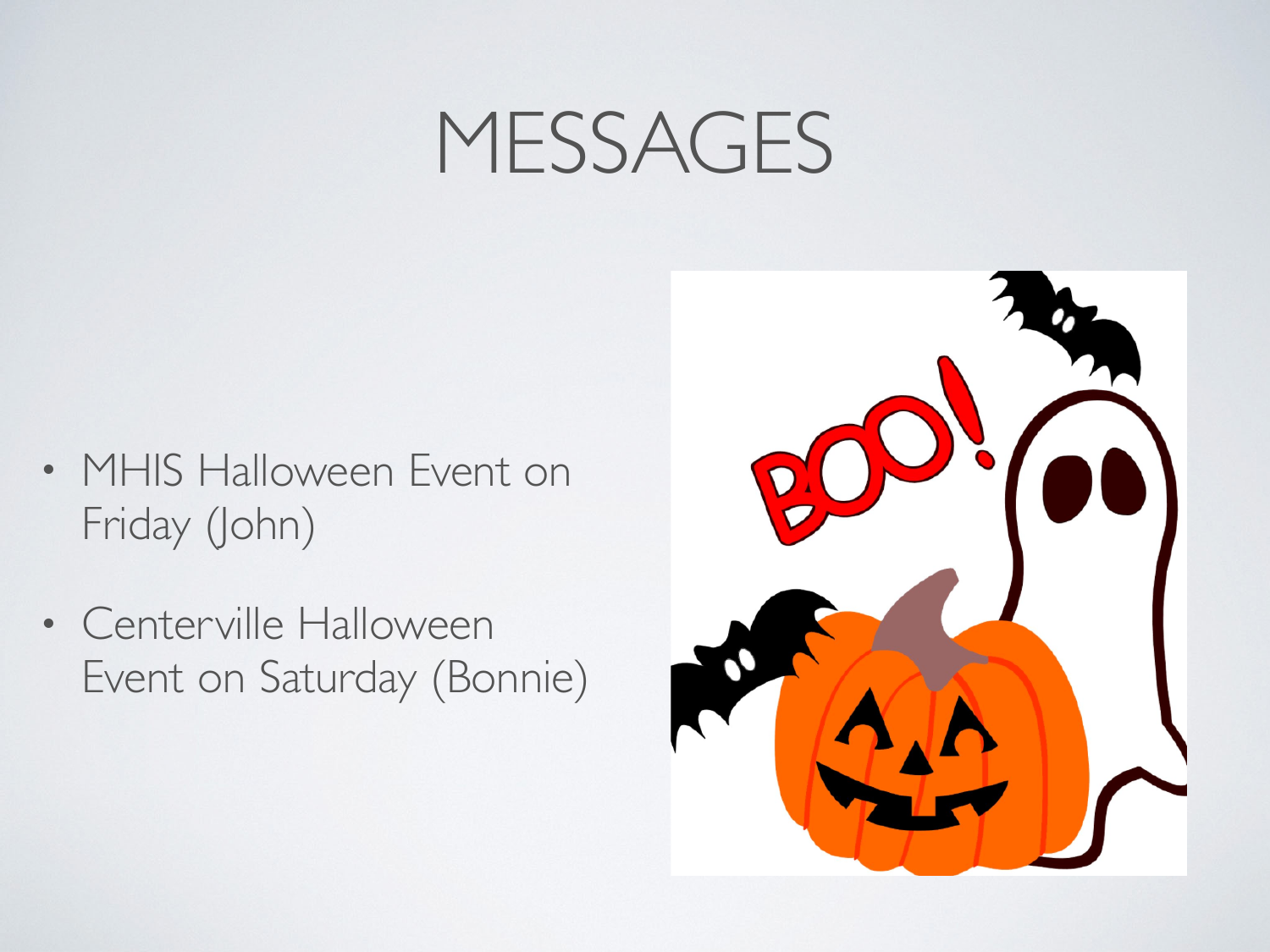

## PHONICS

Learning about Letters and Sounds<br>学习字母与发音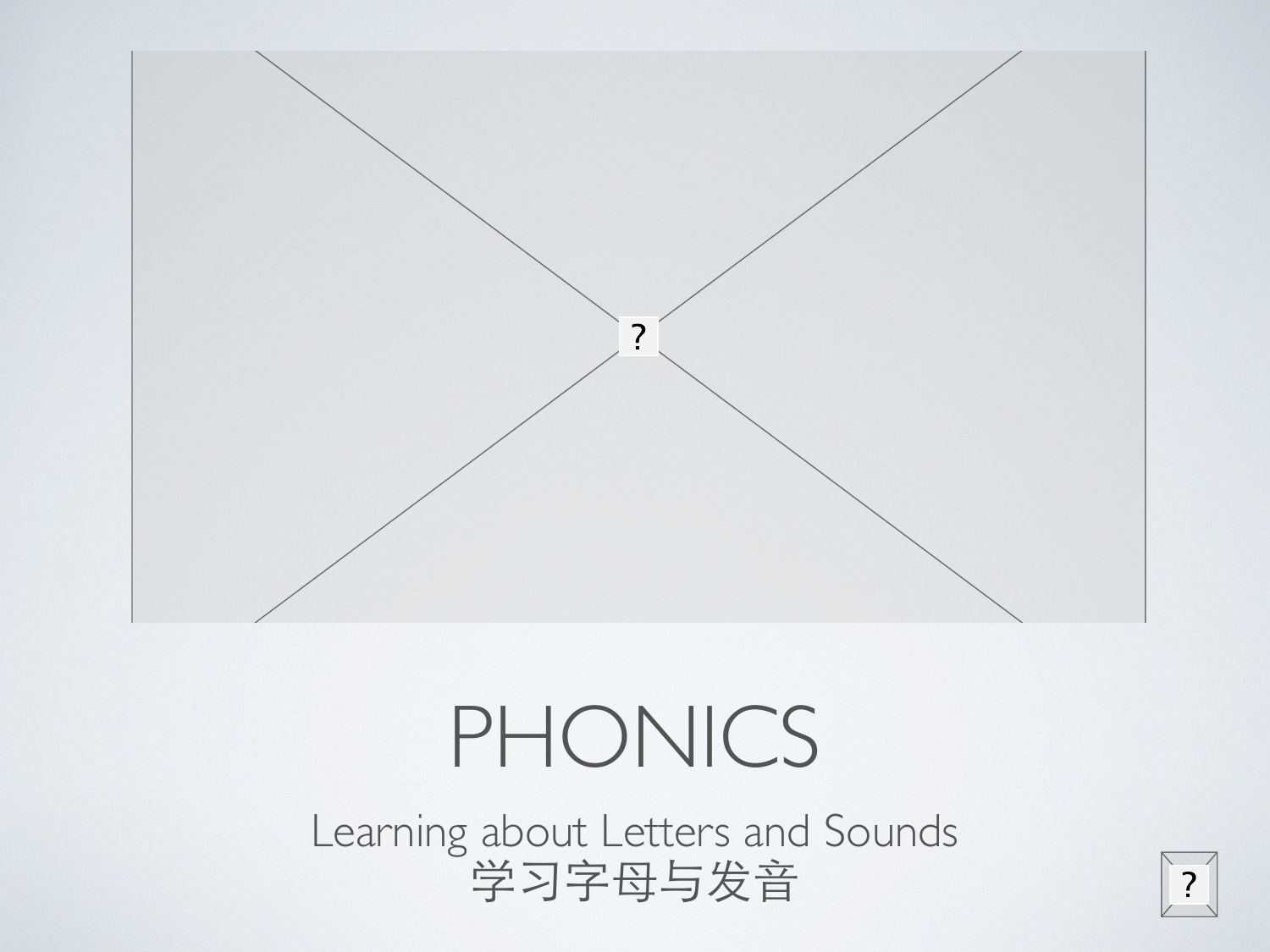## WHAT IS 'PHONICS'?

- Phonics refers to the letters of the alphabet and the sounds they make.
- ⾳标是有关于字⺟的组合和发 音。
- Children learn phonics to facilitate reading, writing and general English language development.
- 孩子们学习音标有助于他们学 习阅读,写作和英语语言的发 展。

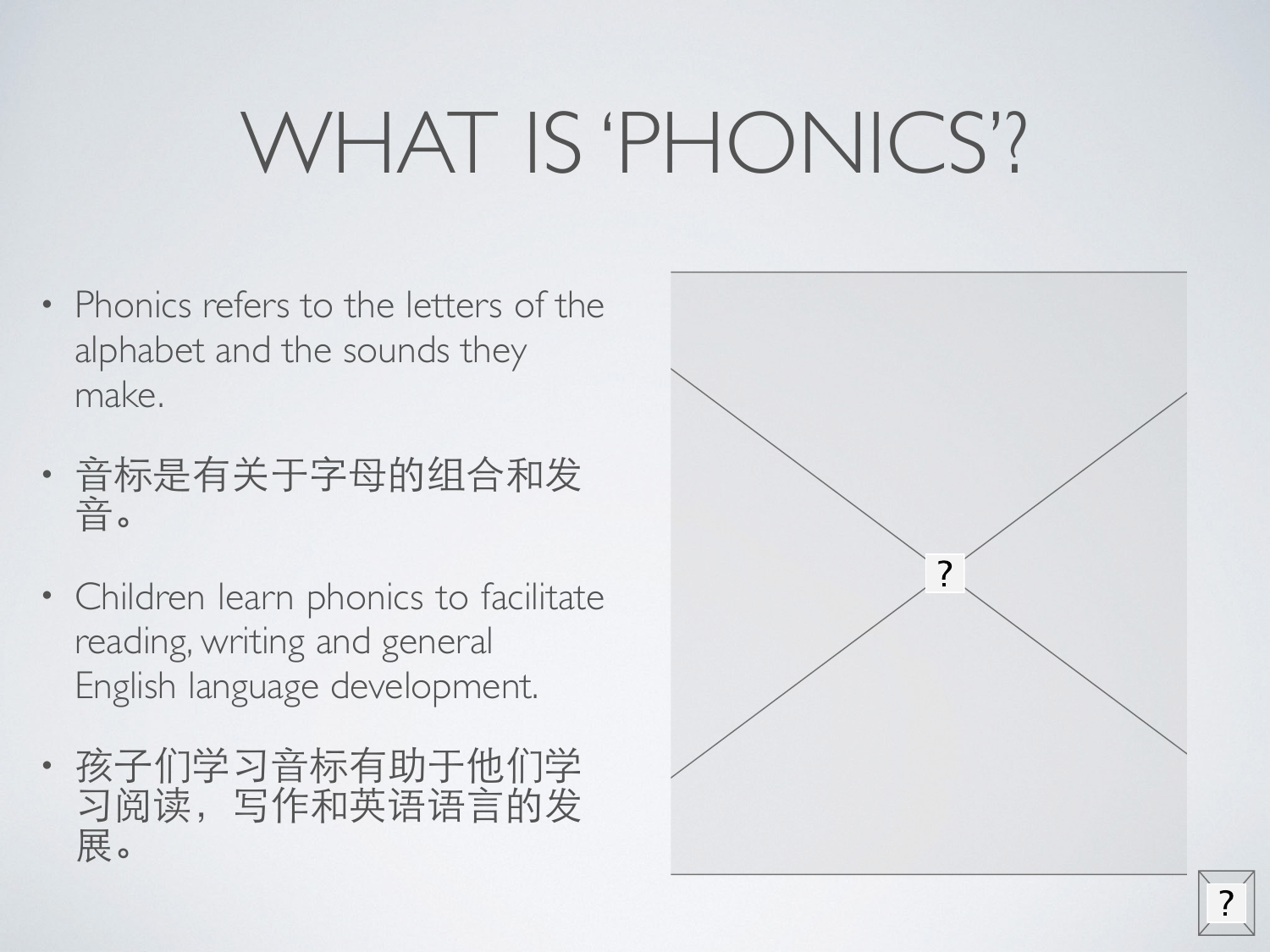## LETTERS AND SOUNDS

- At MHIS we follow Letters and Sounds, a systematic programme from the UK that has proven results.
- 我们学校使⽤已被评定为有效的 英国字母与发音系统课程。
- It is a phase based approach. Today we are going to focus on the first 2, out of 6, phases.
- 这是一个基于相位的方法, 今天 我们将着重将第二,第六阶段教 学。

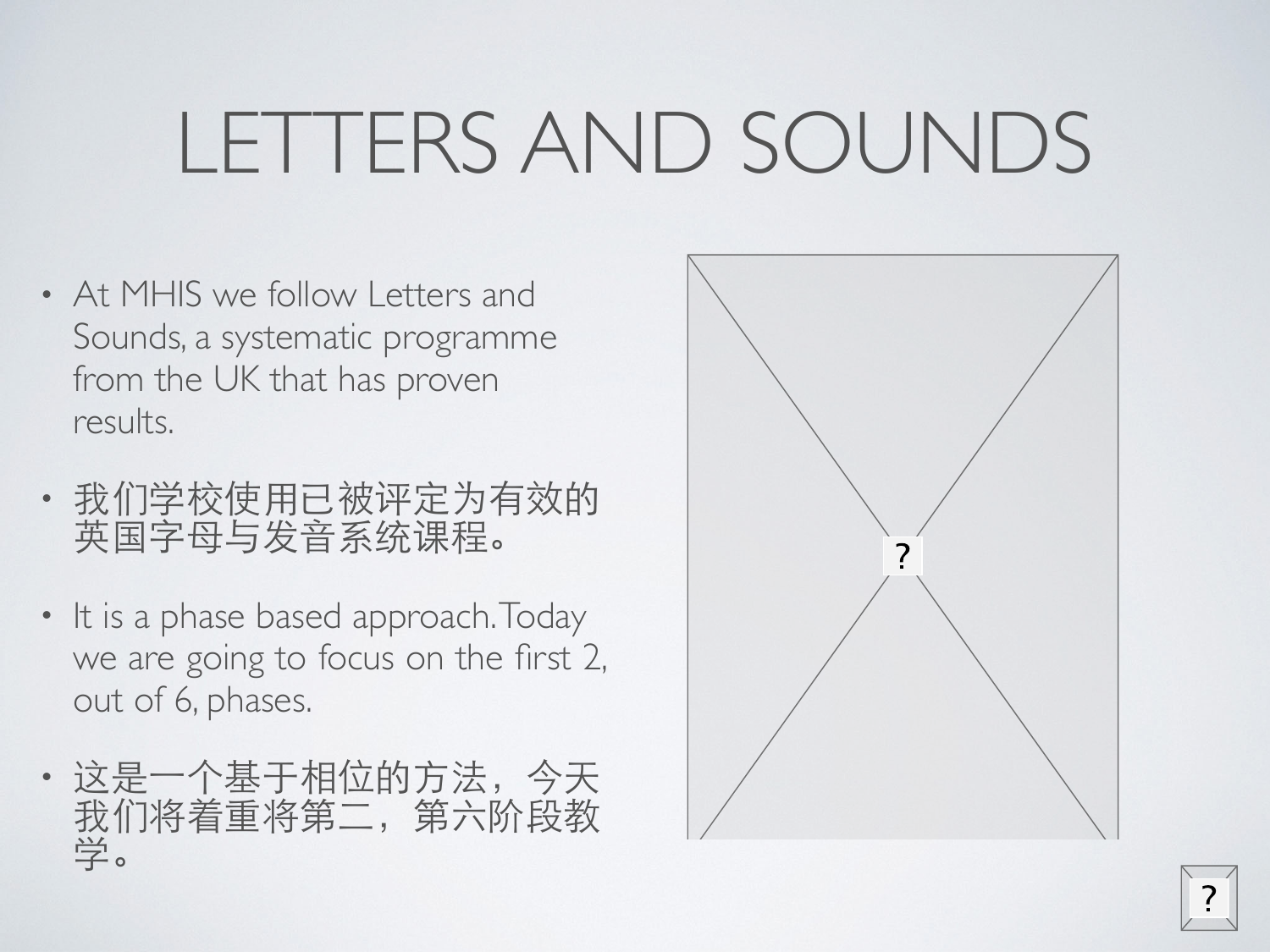## PHONICS BEGINS IN K1

- Phase I begins in KI, and continues across the first few years of student learning.
- · 第一阶段的教学始于kl年级, 并适 用于未来的几年教学。
- Phase I is centred on children's listening abilities, 'tuning in' to sounds around them and developing the skills required for more formal phonic learning.
- 第一阶段着重于儿童的听力能力, 调整他们听到周围环境的不同的声 ⾳,发展该技能,为他们学习正式 ⾳标打下基础。

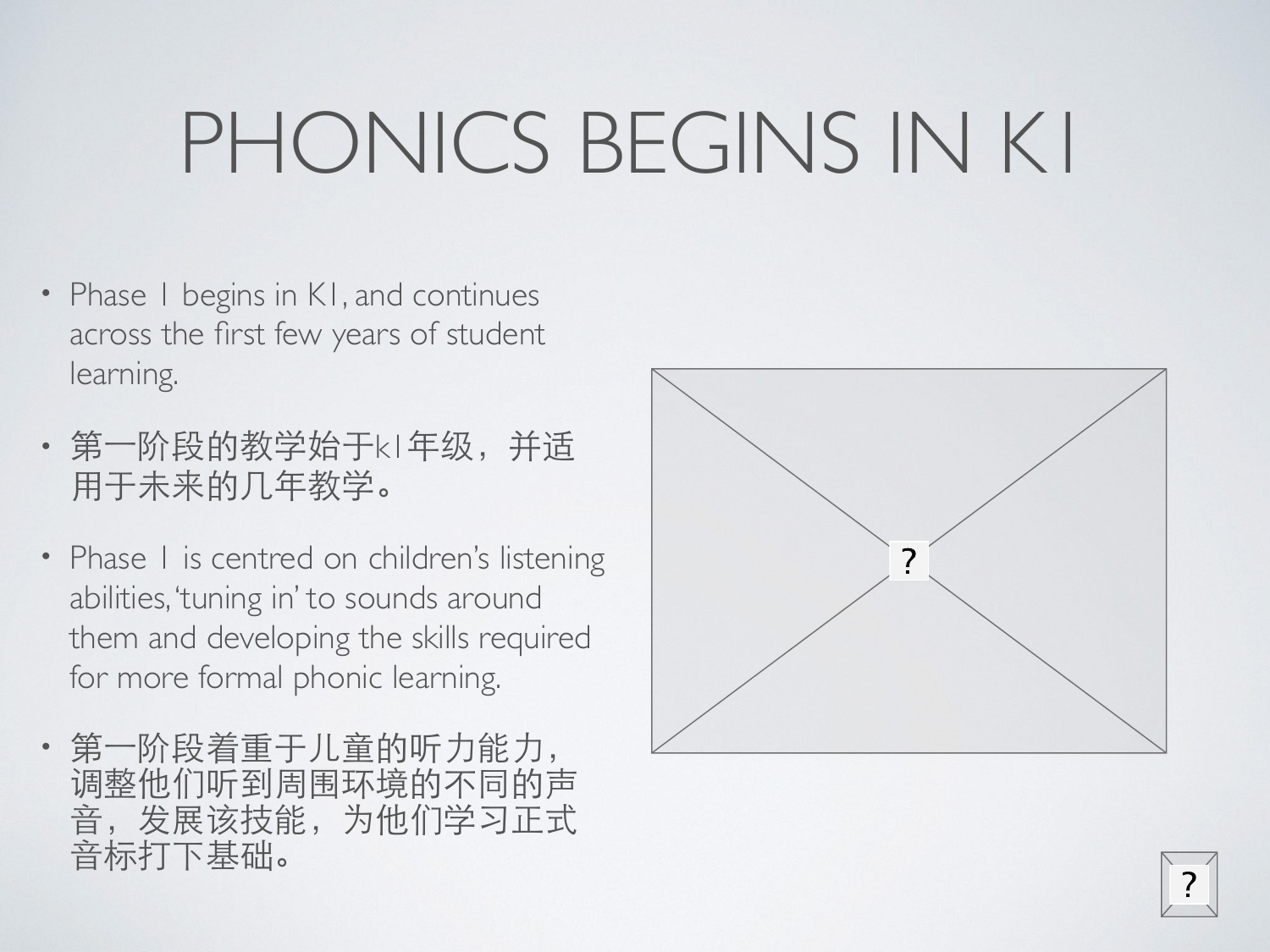## PHASE 1

Aspects 1 - 3 focus on General Sound Discrimination 1-3点着重于声音识别

- 1. Environmental Sounds 环境声音
- 2. Instrumental Sounds 乐器声音
- 3. Body Percussion 身体打击

Aspect 4: Rhythm and Rhyme 节奏与韵律

Aspect 5: Alliteration 头韵

Aspect 6: Voice Sounds发音

Aspect 7: Oral blending and segmenting  $\Box$ 语读音和拼音

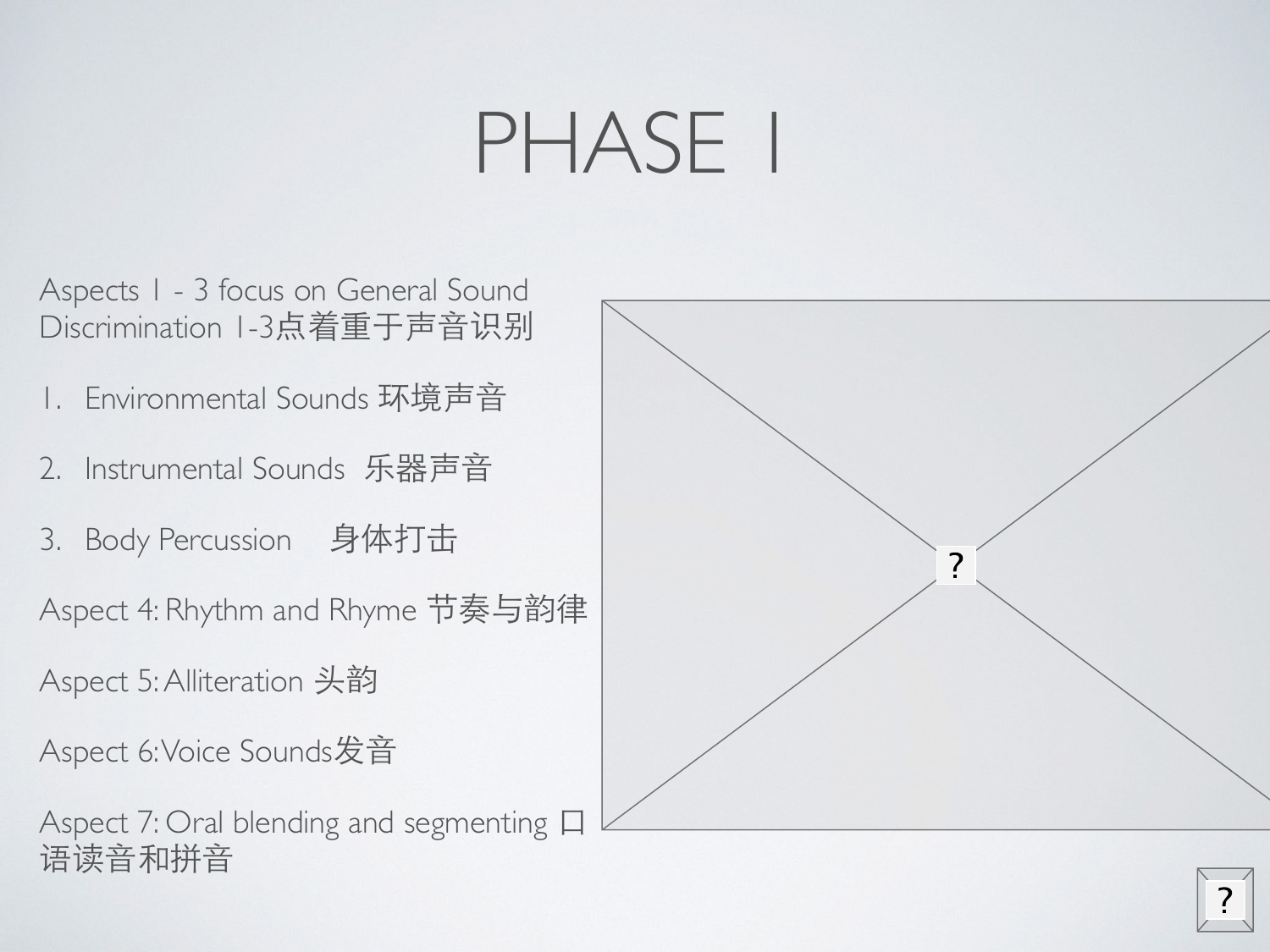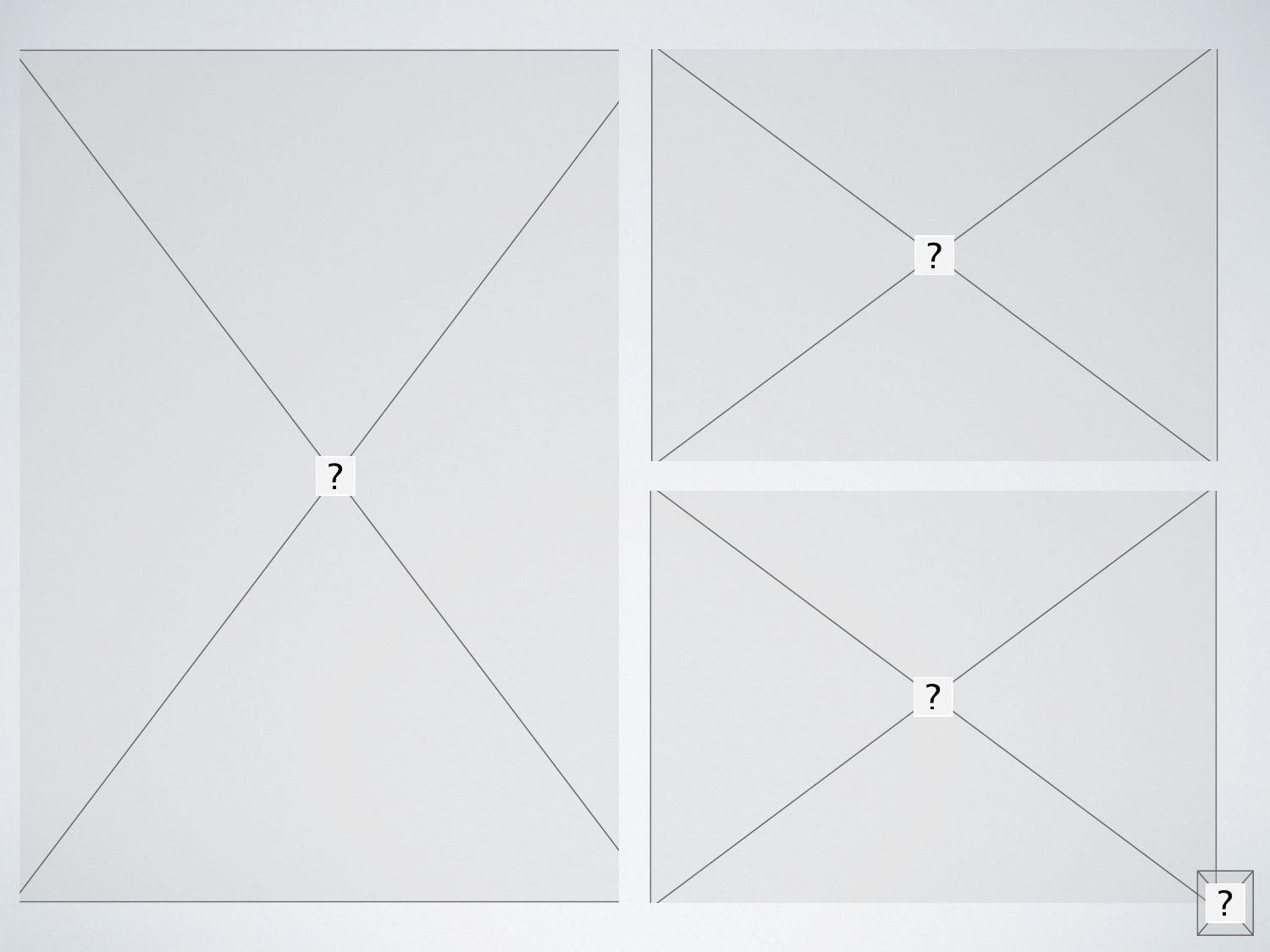### PHASE 2

Oral blending and segmenting into doing so with letters.

```
口语中字母读音和拼音
```
Reading and spelling VC and CVC words.

读拼元音加辅音,以及辅音加元音加 辅音

Some 2-syllable words 双音节词

High-frequency 'tricky' words (e.g. the/to/ go)

 $\overline{?}$ 

高频率出现的"棘手"词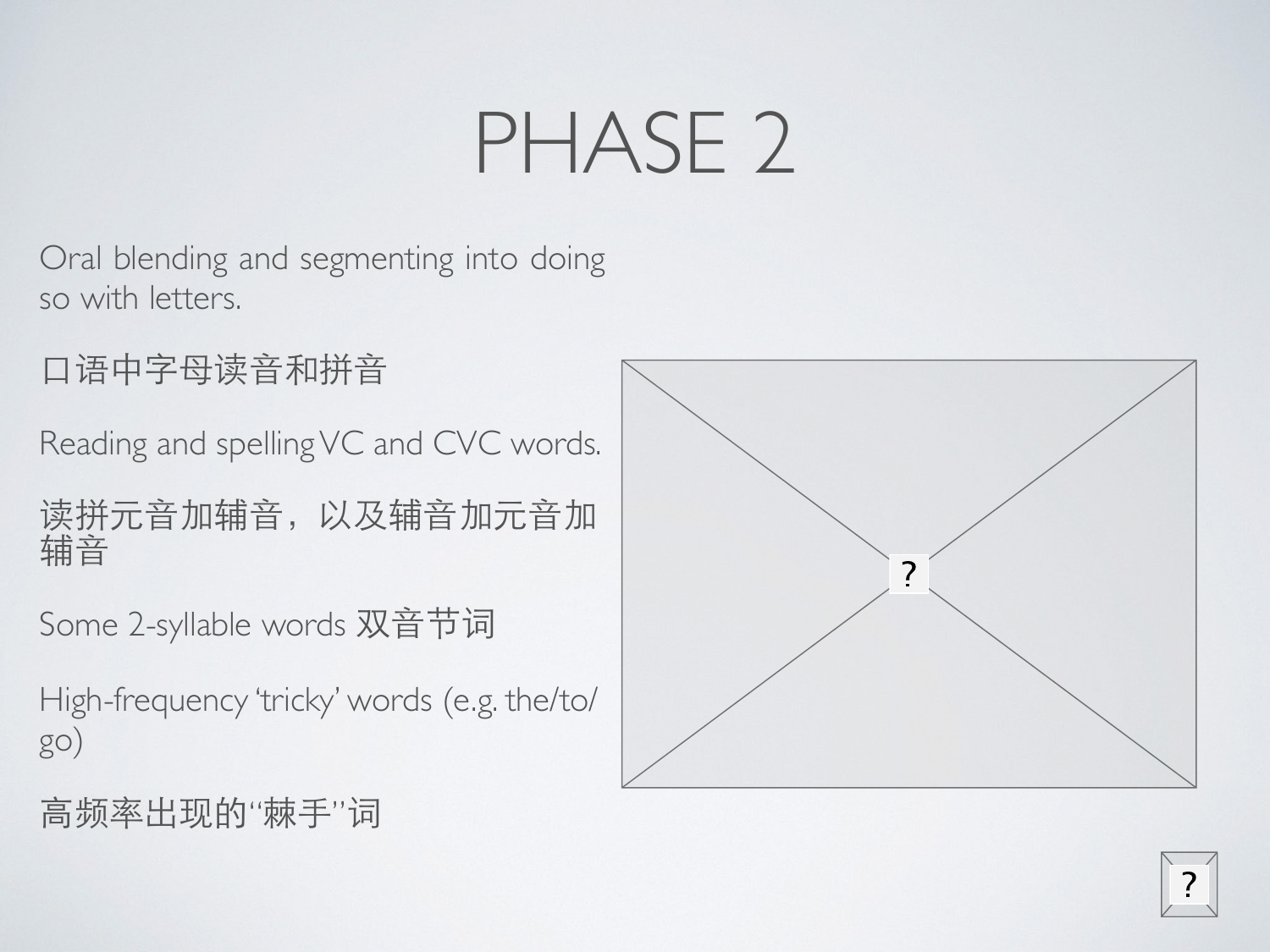#### LETTERS IN SETS

- $\cdot$  s-a-t-p
- $\cdot$  i-n-m-d
- $g o c k$
- $\cdot$  ck e u r
- $h b f/ff |/|| ss$
- Allows for quick blending and segmenting
- 快速的读音和拼音

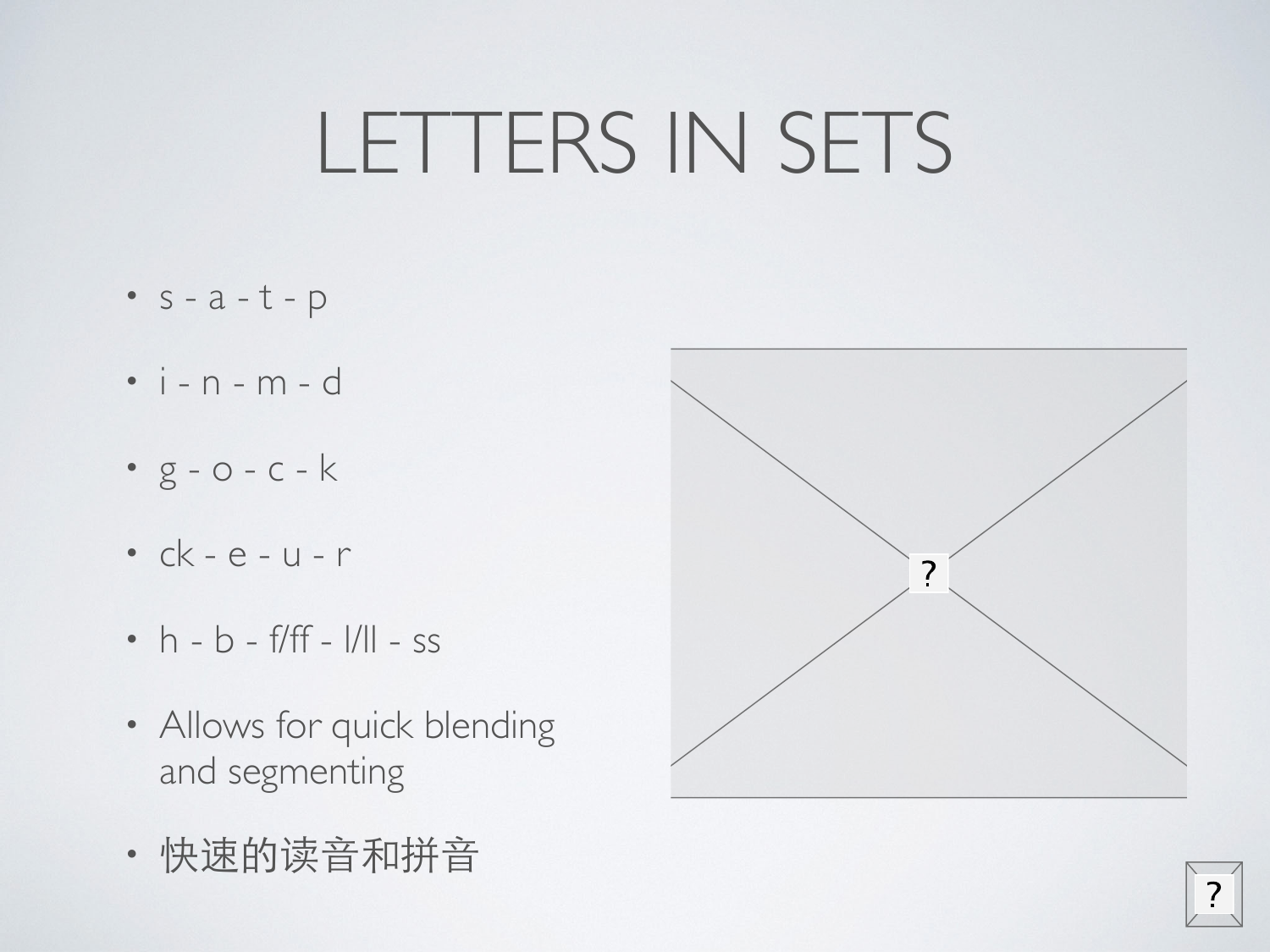## PHASE 2 ACTIVITIES

- Phoneme frames
- Sound buttons
- Real or Not Real
- Magnetic letters
- Bingo games
- Digging for treasure
- Full circle

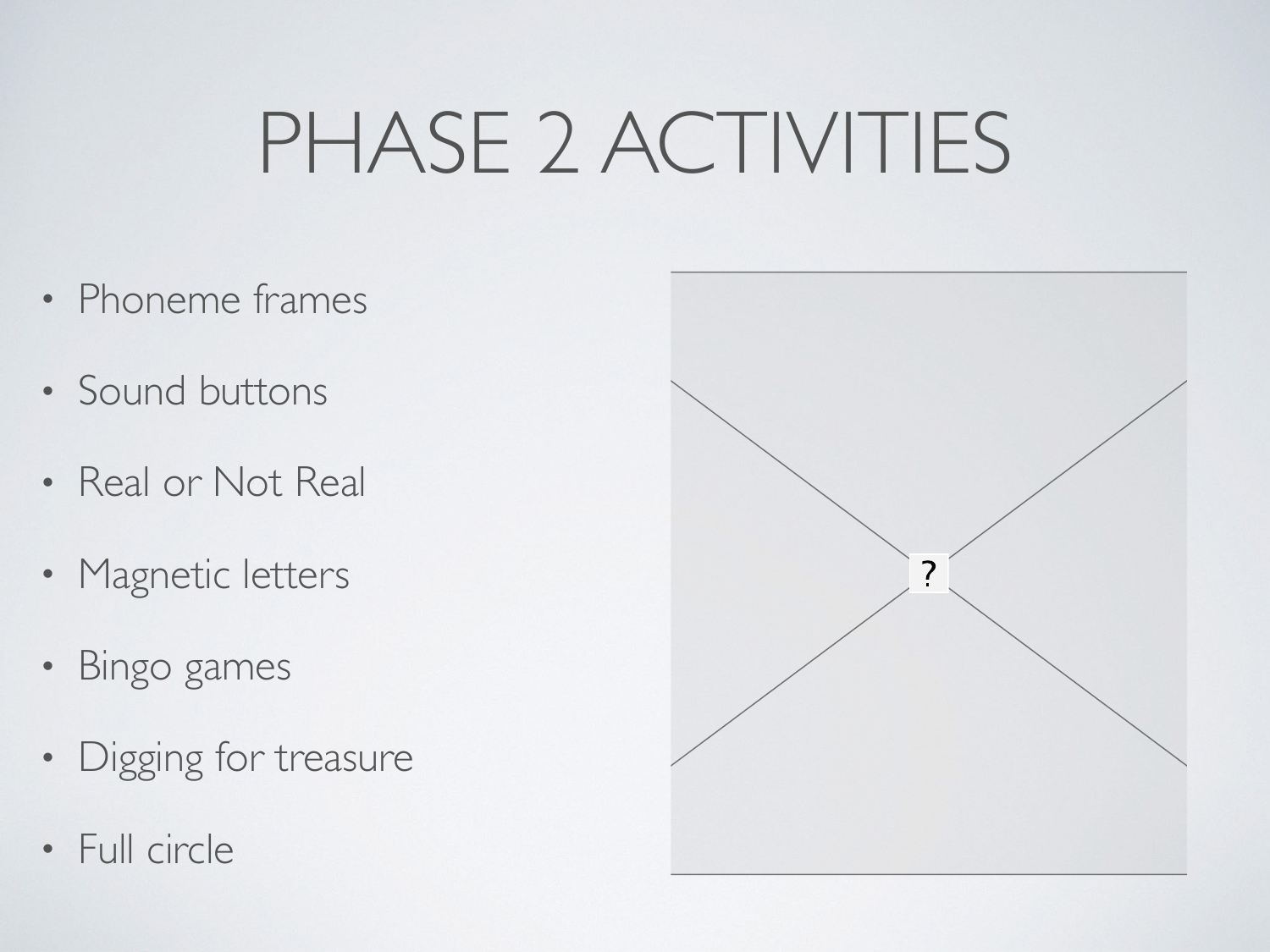## TECHNICAL VOCABULARY

- Phoneme 音素
- Grapheme 字型
- · Digraph 复合字母
- Trigraph 三字母
- Blending (to read) 读音
- Segmenting (to write)拼音

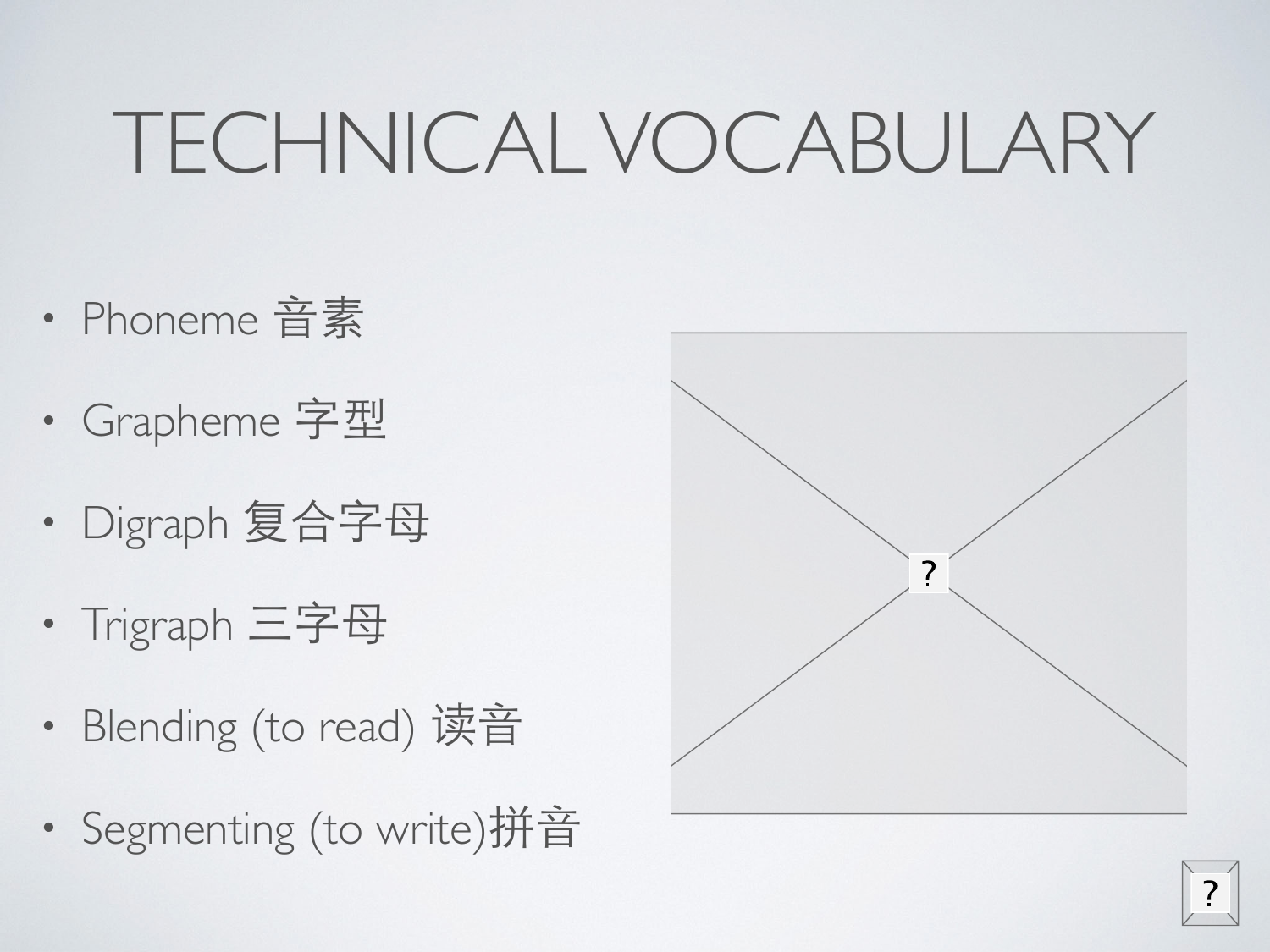# HOW TO HELP

- Engage in language rich activities (reading stories, turn taking in conversations, singing songs, making up rhymes - in English OR Chinese)
- 结合丰富的语⾔活动(阅读,对话,唱歌,制造中英⽂的韵律
- Play 'I-spy' using sounds 玩I-spy的游戏
- Point out letters and **sounds** in the environment 指出环境中的字⺟和声 音
- Label items at home 家里物品标注

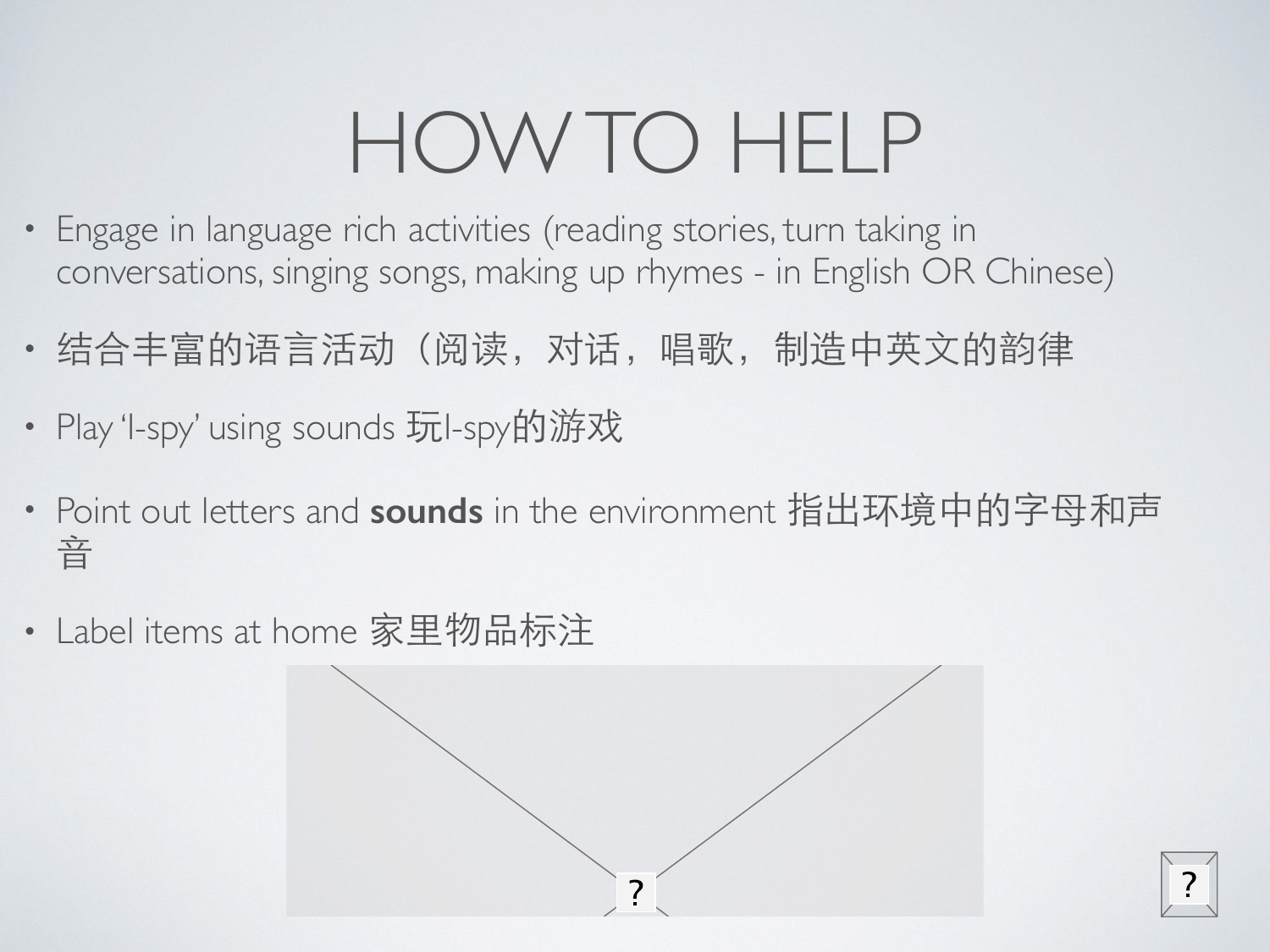- Learn how to produce the sounds
- 学习如何 发音